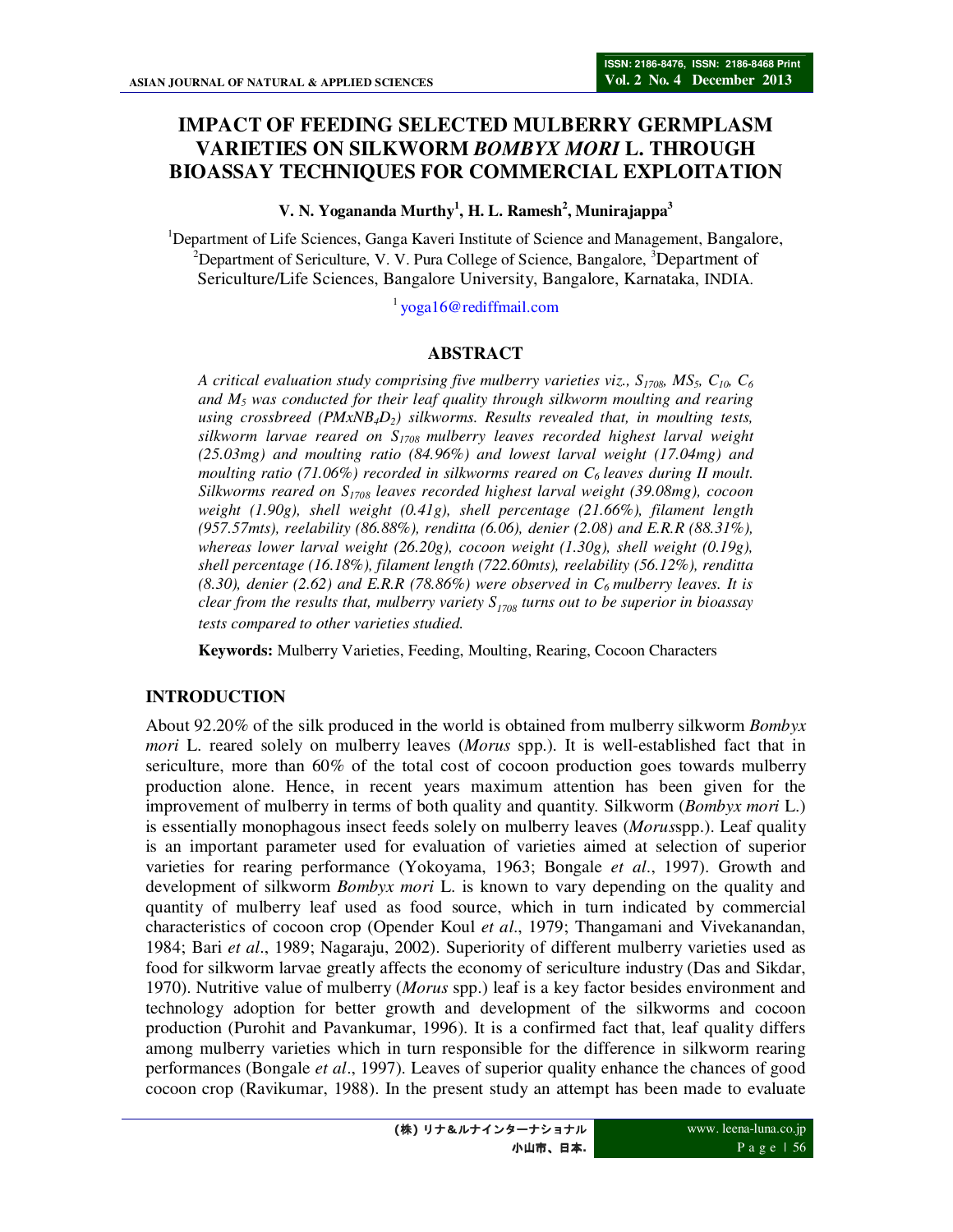better performing mulberry variety through silkworm rearing for Kolar district, one of the premier and traditional sericulture belt in Karnataka, accounts for 40% of total raw silk production.

# **MATERIALS AND METHODS**

### **Study Site**

Mulberry plants grown in garden and silkworm rearing experiments were conducted in rearing house at Bethamangala, Bangarpet taluk in Kolar district, Karnataka.

### **Study Material**

In the present experiment mulberry varieties viz.,  $S_{1708}$ ,  $MS_5$ ,  $C_6$ ,  $C_{10}$  and  $M_5$ were used.  $M_5$ mulberry variety is used as a check variety. Selected mulberry varieties cuttings were procured from Central Sericultural Germplasm Resources Centre (CSGRC), Hosur, Tamil Nadu, India and disease free cross breed  $(PMxNB_4D_2)$  silkworm egg layings obtained from National Silkworm Seed Project (NSSP), Bangalore, Karnataka were used. Experiment was conducted in RBD method with 4 replications/ variety. Two years old plants were used for silkworm rearing from time to time in different seasons viz., summer, rainy and winter and the average values were tabulated in tables.

#### **Silkworm Moulting**

Moulting test conducted up to  $2<sup>nd</sup>$  moult following standard rearing methods suggested by Krishnaswami (1990) with 4replications/variety and 100larvae/ replication. Healthy tender leaves harvested and fed to young age silkworms up to  $2<sup>nd</sup>$  moult (Benchamin and Nagaraj, 1987, Chaluvachari and Bongale, 1996). Daily three feedings were given at 7am, 2pm and 10pm from brushing to end of II moult. First appearance of one larva out of moult was considered as commencement of moulting (Benchamin and Anantharaman, 1990). Moulting ratio with respect of all the varieties under evaluation was fixed depending on time duration which recorded more than 50% of the larvae under moult. Larval weight was also recorded.

#### **Silkworm Rearing**

Silkworm rearing experiments were conducted at different seasons (rainy: July-August, winter: Nov-Dec, summer: March-April). For each mulberry variety, one egg laying was reared and 4 replications were maintained. After III moult, 100 larvae/replication were maintained (Figure 1).



Color reproduction on the Web only

Figure 1.  $5^{\text{th}}$ instar crossbreed (PMxNB<sub>4</sub>D<sub>2</sub>) silkworms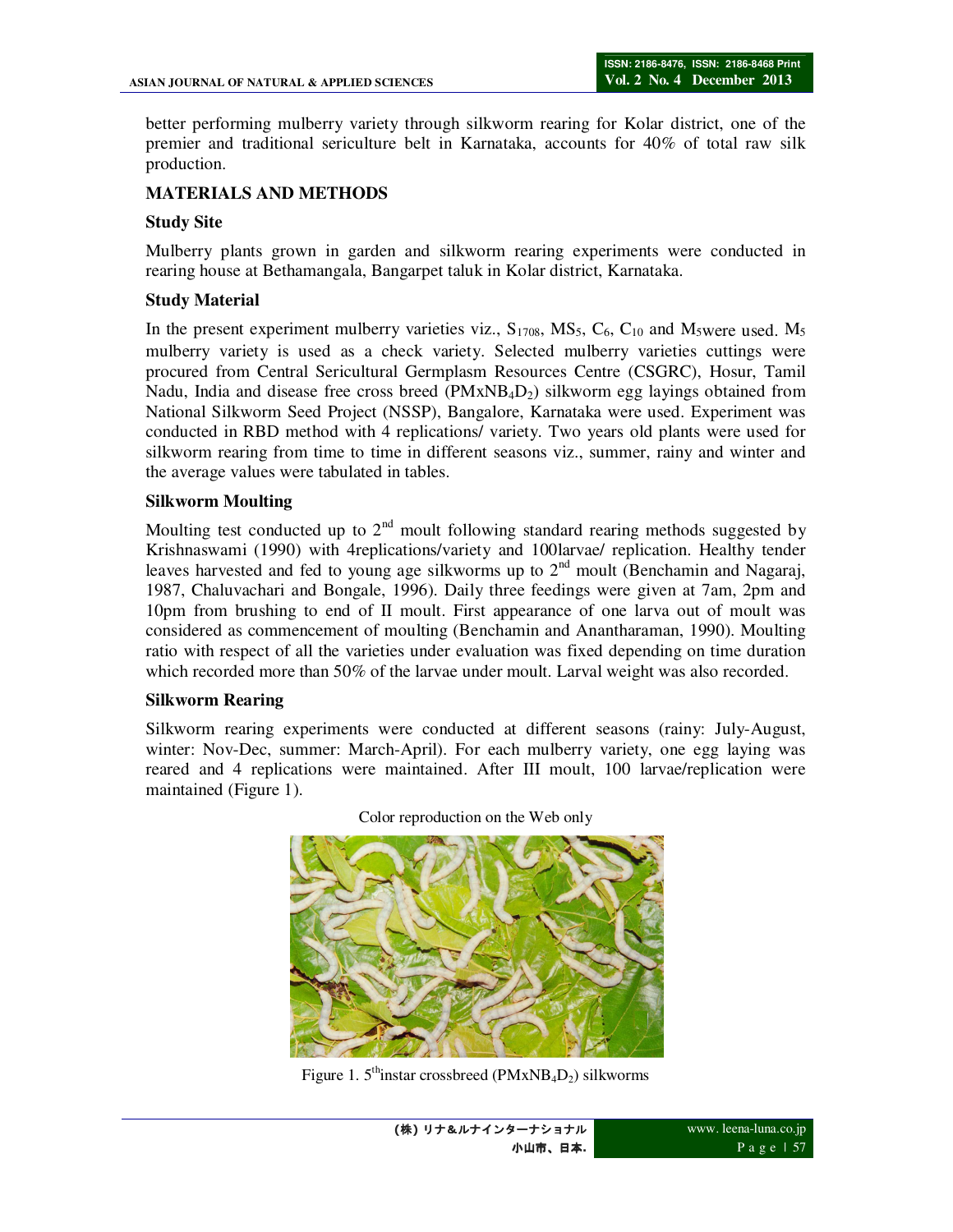Appropriate cellular rearing techniques were adopted and separate rearing trials were conducted for different varieties (Krishnaswami *et al*., 1970b; Benchamin and Nagaraj, 1987; Krishnaswami, 1990). Larvae were fed three times daily (7am, 2pm, 10pm) with healthy, fresh leaves. Young age larvae were fed with tender, succulent and nutritious leaves known to favour growth and development of chawki silkworms, while mature and coarse leaves were fed to late age silkworms till ripening. Cocoons (Figure 2) were collected on  $5<sup>th</sup>$  day of mounting and assessed for commercial parameters viz., ERR, cocoon weight, shell weight, shell percentage, filament length, reelability, denier and renditta by Sonwalkar (1991) methods.



Figure 2. Crossbreed ( $PMXNB<sub>4</sub>D<sub>2</sub>$ ) silkworm cocoons

### **Statistical Analysis**

Data collected on various parameters were tabulated and subjected to critical statistical analysis by adopting 'Method of Analysis of Variance' appropriate to the experiment (Sundar Raj *et al*., 1972; Singh and Choudhary, 1979).

# **RESULTS AND DISCUSSIONS**

Studies on the influence of different mulberry varieties on silkworms' behavior and cocoon traits were studied in tropical conditions of India (Iwanari and Ohno 1969; Krishnaswami *et al*., 1970a; Krishnaswami *et al*., 1971; Das and Vijayaraghavan 1990). It was also emphasized that, mulberry leaf quality has direct effect on food consumption ratio, larval growth, digestive coefficient and food absorption (Paul *et al*., 1992). Silkworm moulting results were summarized in table 1.

| Mulberry<br><i>Varieties</i> |                             | I Moult               | II Moult                    |                       |  |
|------------------------------|-----------------------------|-----------------------|-----------------------------|-----------------------|--|
|                              | Single larval<br>weight(mg) | Moulting ratio<br>(%) | Single larval<br>weight(mg) | Moulting ratio<br>(%) |  |
| $S_{1708}$                   | 4.64                        | 75.87                 | 25.03                       | 84.96                 |  |
| MS <sub>5</sub>              | 2.94                        | 70.65                 | 20.37                       | 76.16                 |  |
| $C_{10}$                     | 2.80                        | 69.16                 | 20.04                       | 75.06                 |  |
| C <sub>6</sub>               | 2.68                        | 67.08                 | 17.04                       | 71.06                 |  |
| $M_5$                        | 3.66                        | 72.81                 | 22.59                       | 80.78                 |  |
| $CD @ 5\%$                   | 0.01                        | 0.03                  | 0.03                        | 0.03                  |  |

**Table 1. Moulting performance of crossbreed silkworms on selected mulberry varieties**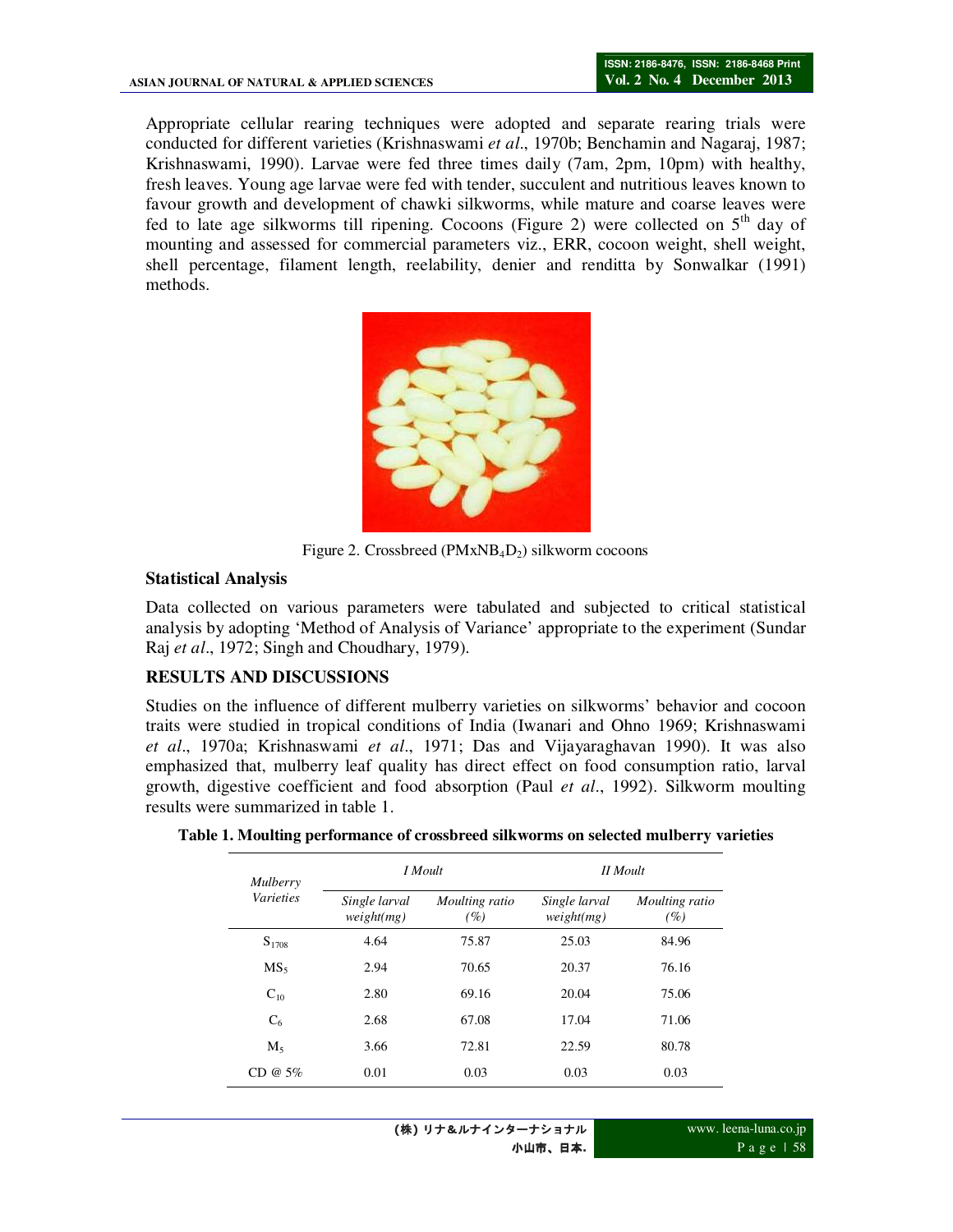Significant differences were observed in larval weight and moulting ratio. Silkworms reared on S1708 leaves revealed highest larval weight and moulting ratio and lowest larval weight and moulting ratio were observed in  $C_6$  leaves during I moult. In II moult, high larval weight and moulting ratio was observed in silkworms reared on  $S_{1708}$  leaves and lowest larval weight and moulting ratio was recorded in  $C_6$  leaves. It is evident that tender, succulent and nutritious leaves are known to favour good growth and development of young age silkworms whereas progressively mature leaves with less moisture content are required for late age silkworms (Krishnaswami, 1990).

#### **Silkworm Moulting**

Degree and uniformity of moulting varies with quality of mulberry leaves fed. Superior quality leaves favours higher moulting, better growth rate and weight of silkworms (Benchamin and Anantha Raman 1990). Bongale and Chaluvachari (1995) opined that, lower larval weight and moulting ratio in Mysore local variety were associated with lower leaf moisture content and moisture retention ability. Chaluvachari and Bongale (1996) reported that S41 variety with higher protein and lower sugar content encouraged high larval weight and low moulting ratio. Mishra *et al*., (1996) recorded 89.16% and 92.82% moulting ratio in  $PMxNB_4D_2$  and  $NB_{18}xNB_7$  races respectively with  $S_{54}$  mulberry genotype. Sujathamma *et al.*, (1999) reported that, when CB and BV larvae fed on  $Tr_{10}$  and  $MR_2$  mulberry varieties shown higher moulting ratio and larval weight. Mallikarjunappa *et al*., (2000) observed the superiority of  $S_{30}$ ,  $S_{36}$  and Vishwa mulberry genotypes over  $M_5$  genotype in moulting ratio and larval weight. Yogananda Murthy *et al.* (2013) reported that, mulberry varieties S<sub>1708</sub>, Tr<sub>8</sub> and  $Tr_{12}$  were superior among the ten varieties examined for bivoltine silkworms in moulting tests. Veerapura Narayanappa Yogananda Murthy*et al*., (2013) observed that, among six mulberry germplasm varieties viz., Tr<sub>8</sub>, Tr<sub>12</sub>, Tr<sub>20</sub>, *Matigara black, Morus nigra* and M<sub>5</sub>, in moulting test, crossbreed silkworms reared on  $Tr_8$  mulberry leaves recorded highest values and lowest values recorded in silkworms reared on *Morus nigra* leaves both in I and II moult respectively.

#### **Silkworm Rearing**

Silkworm rearing results were presented in table 2. Significant differences were observed in larval parameters and commercial cocoon characters. Ten  $5<sup>th</sup>$  instar larval weight was significantly higher in silkworms reared on  $S<sub>1708</sub>$  leaves and lower larval weight was recorded in silkworms reared on  $C_6$  leaves.

| Mulberry<br>varieties | Ten $5th$<br>instar-<br>larval<br>weight (g) | Single<br>cocoon<br>weight(g) | Single<br>shell<br>weight(g) | Shell<br>weight<br>(%) | <b>Filament</b><br>length<br>(mts) | Relability<br>$(\%)$ | Renditta | Denier | E.R.R<br>$(\%)$ |
|-----------------------|----------------------------------------------|-------------------------------|------------------------------|------------------------|------------------------------------|----------------------|----------|--------|-----------------|
| $S_{1708}$            | 39.08                                        | 1.90                          | 0.41                         | 21.66                  | 957.57                             | 86.88                | 6.06     | 2.08   | 88.31           |
| MS <sub>5</sub>       | 28.52                                        | 1.43                          | 0.25                         | 17.12                  | 745.61                             | 57.50                | 8.04     | 2.44   | 81.77           |
| $C_{10}$              | 27.88                                        | 1.38                          | 0.22                         | 16.68                  | 736.00                             | 56.64                | 8.26     | 2.52   | 80.60           |
| $C_6$                 | 26.20                                        | 1.30                          | 0.19                         | 16.18                  | 722.60                             | 56.12                | 8.30     | 2.62   | 78.86           |
| $M_5$                 | 32.16                                        | 1.54                          | 0.30                         | 19.59                  | 830.86                             | 97.50                | 7.58     | 2.38   | 84.56           |
| CD @ $5%$             | 0.36                                         | 0.05                          | 0.01                         | 0.37                   | 19.01                              | 7.06                 | 0.09     | 0.02   | 0.14            |

Table 2. Rearing performance of crossbreed silkworms on selected mulberry varieties

www. leena-luna.co.jp P a g e | 59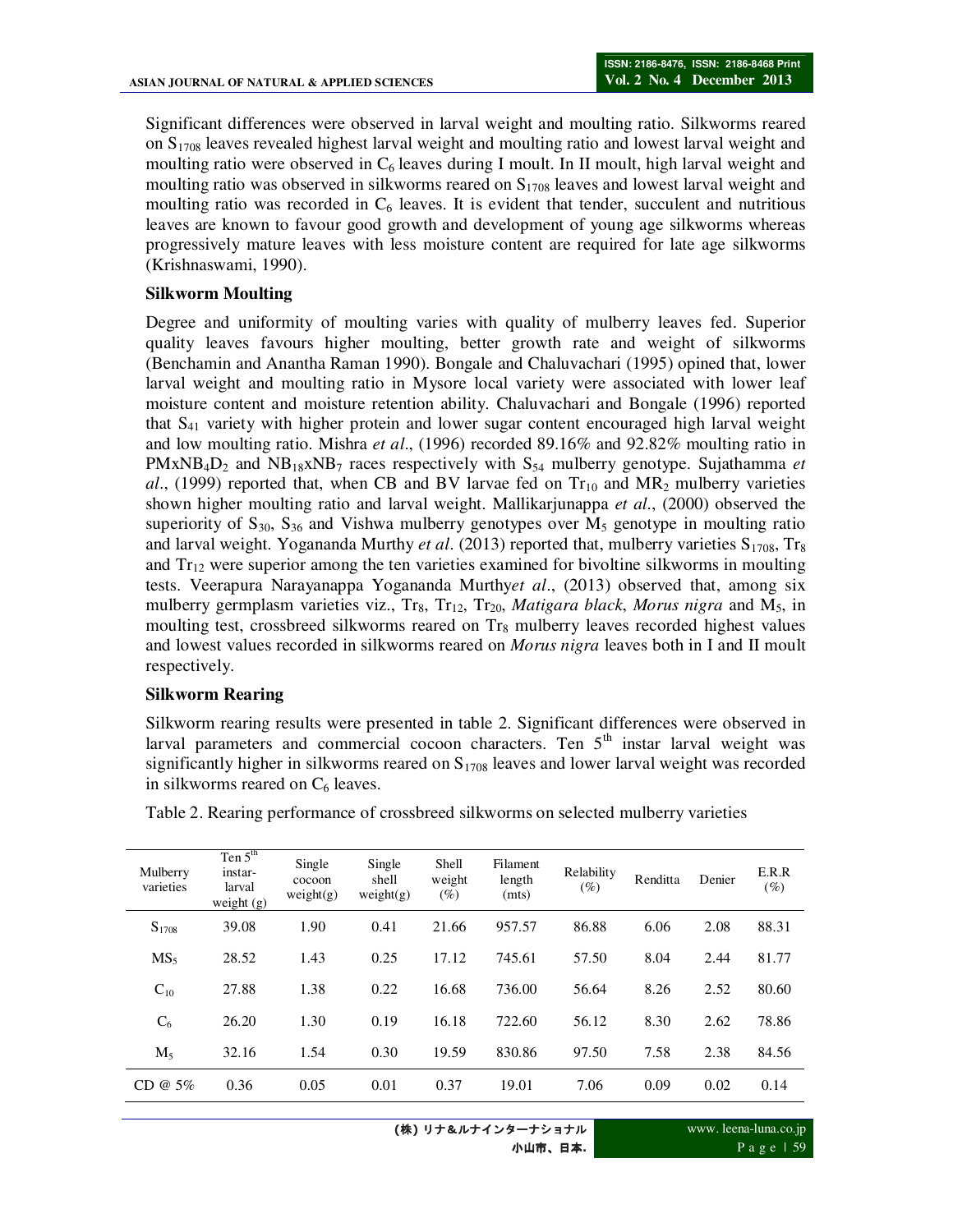Single cocoon weight was higher in cocoons of silkworms reared on  $S_{1708}$  leaves. However, significantly lower cocoon weight was registered in silkworms reared on  $C_6$  leaves. Both shell weight and shell percentage were significantly high in cocoons of silkworms reared on  $S<sub>1708</sub>$  leaves while cocoons obtained from silkworms reared on  $C<sub>6</sub>$  leaves recorded lower shell weight and shell weight percentage respectively. Filament length and reelability percentage was significantly high in cocoons obtained from silkworms reared on  $S_{1708}$  leaves.

Lower filament length and lower reelability was recorded in cocoons harvested from silkworms reared on  $C_6$  leaves. Significantly lower renditta was recorded in the cocoons procured from silkworms reared on  $S_{1708}$  leaves, while higher renditta was found in the cocoons recovered from silkworms reared on  $C_6$  leaves. Finer denier was recorded in cocoons procured from silkworms reared on  $S_{1708}$  leaves while cocoons procured from silkworms reared on  $C_6$  leaves produced coarser denier. Effective rate of rearing was significantly higher in silkworms reared on  $S_{1708}$  leaves and lower effective rate of rearing was recorded in silkworms reared on C6 leaves. Krishnaswami *et al*., (1970b) observed that Berhampore variety was better than Kosen and Mandalaya with regard to effective rate of rearing and cocoon weight. Verma and Kushwaha (1970) reported that, mulberry variety Catteneo was found best in silkworm rearing trials compared to Burmose<sub>2</sub>, Tsukasakhu and Local mulberry varieties. Govindan et al., (1987) observed that, cocoon weight obtained with S<sub>41</sub> and S<sub>54</sub> was higher than that obtained with  $S_{36}$  while Mysore local and Kanva<sub>2</sub> registered lowest. Venugopala Pillai *et al.*, (1987) reported that mulberry variety S<sub>54</sub> encouraged higher values in larval span, larval weight, single cocoon weight and coon yield. Tayade *et al*., (1988) reported that mulberry variety  $S_{54}$  was found superior followed  $S_{41}$  and Kanva<sub>2</sub> for feeding silkworms. Dar *et al*., (1988) observed that feeding of Ichinose leaves resulted in higher cocoon characters compared to other two varieties. Fotadar *et al*., (1989) observed that silkworms fed with Kokuso<sub>27</sub> variety leaves revealed best results among other varieties studied. Sathyanarayana Raju et al., (1990) stated that mulberry variety S<sub>30</sub> showed better performance than  $S_{36}$ ,  $S_{41}$  and  $K_2$  for commercial characters of bivoltine cocoons. Saratchandra *et al.*, (1992) revealed that, mulberry variety  $S_{36}$  was found superior in silkworm rearing trials and recorded highest cocoon yield, ERR and shell percentage. Changalarayappa and Chinnaswamy (1999), Vage and Ashoka (1999) reported that, silkworm breeds (PMxNB<sub>4</sub>D<sub>2</sub>) and (NB<sub>4</sub>D<sub>2</sub>) performed well when reared on M<sub>5</sub> mulberry variety. Rahman *et al*., (1999), Chakrovorty and Borgohain (2000), Santoshagowda V. Patil (2002) were reported that, mulberry variety  $S_{1635}$  was found superior in silkworm rearing trials with good commercial cocoon characters compared to all other varieties examined. Rachotaiah *et al*., (2000) noticed that, mulberry variety RFS175 was found superior in silkworm rearing trials with maximum cocoon production. Sujathamma *et al*., (2001) observed that, mulberry varieties  $Tr_{10}$  and  $MR_2$  were found superior as they secured maximum scores for silkworm races CB ( $PMxNB_4D_2$ ) and BV ( $NB_4D_2$ ) in rearing tests. Definite relationship between larval weight and economic characteristics such as cocoon weight and shell weight in various strains were reported. Adolkar *et al*., (2007), Giridhar and Reddy (1991), Seidavi (2011) reported that, silkworm rearing performance differed significantly when subjected to same conditions, some of them performed better and poor performance by some races. Present study confirms the same as  $S<sub>1708</sub>$  mulberry variety gives better results in pre-cocoon and post-cocoon characters compared to other varieties tested. Gangawar (2010) reported that, among eight mulberry varieties i.e.  $S_1$ ,  $S_{146}$ ,  $S_{1635}$ , AR<sub>12</sub>,  $AR<sub>14</sub>, TR<sub>10</sub>, BR<sub>2</sub>$  and  $K<sub>2</sub>$  evaluated for nutritional potential by rearing experiments, silkworms fed on  $BR<sub>2</sub>$  variety showed high larval weight, cocoon weight, shell weight and silk percentage in comparison with other varieties. Yogananda Murthy *et al*., (2013) observed that, mulberry varieties  $S_{1708}$ , Tr<sub>8</sub> and Tr<sub>12</sub> were superior among ten varieties examined with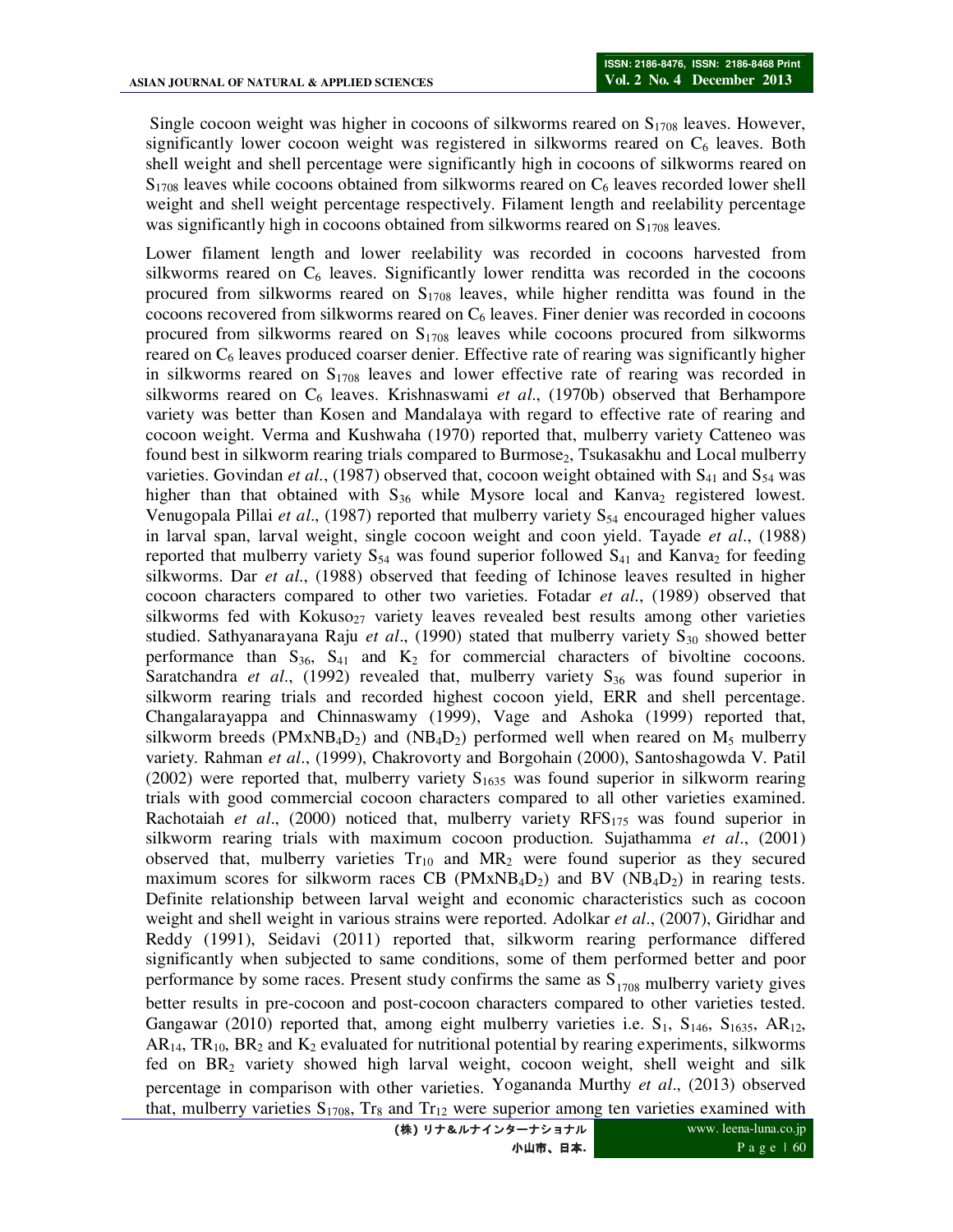bivoltine silkworms for growth and development of silkworms and commercial cocoon parameters. Veerapura Narayanappa Yogananda Murthy*et al*., (2013) opined that, among six mulberry germplasm varieties viz., Tr<sub>8</sub>, Tr<sub>12</sub>, Tr<sub>20</sub>, *Matigara black*, *Morus nigra* and M<sub>5</sub> observed for leaf quality, crossbreed silkworms reared on  $Tr_8$  mulberry leaves proved significantly better and lower values observed in silkworms reared on *Morus nigra* leaves. Ogunleye and Johnson (2012) evaluated three silkworm races namely  $EC_1$ ,  $EI_1$  and  $EI_2$  for their growth and productivity by feeding them with  $S_{36}$  mulberry leaves and reported that,  $EJ_2$ silkworms showed a higher and consistent growth rates compared to other silkworm races. Cocoon weight and shell weight are the most important characters evaluated for productivity (Gaviria *et al*., 2006). Shell percentage indicates the amount of raw silk reeled from given quantity of fresh cocoons and shell percentage varies according to silkworm age and breed. According to FAO (1999), total silk filament length is ranging from 600m-1500m out of which only 80% is reelable. In the present study, silk filament length of cocoons falls within this range and cocoons recovered from silkworms reared on  $S<sub>1708</sub>$  mulberry leaves produced longest filaments length and lowest denier.

# **CONCLUSIONS**

In 1980s, mulberry varieties like  $S_{36}$ ,  $S_{41}$ ,  $S_{46}$ ,  $S_{54}$  etc., and in late 1990s varieties like  $S_1$ ,  $S_{146}$ ,  $S<sub>1635</sub>$ , AR<sub>12</sub>, AR<sub>14</sub>, TR<sub>10</sub>, BR<sub>2</sub> etc., were evaluated for nutritional potential and silkworm rearing. In recent years more new mulberry varieties like  $S<sub>1708</sub>$ , MS<sub>5</sub>, C<sub>6</sub>, C<sub>10</sub>, were evolved and screened to know their nutritional quality of leaves. Mulberry being the sole food plant of silkworm *Bombyx mori* L. and nutritional quality of leaves evaluated through moulting and bioassay tests is a standard recommended practice. Present results revealed that, moulting and rearing performance of silkworms proved better with  $S<sub>1708</sub>$  mulberry variety and cocoons harvested showed significantly good economic cocoon characters such as silk filament with finer denier and lower renditta compared to other varieties. Results thus obtained are presented in this paper which is self-explanatory. Information generated will help silkworm breeders and rearers at field level to use these new mulberry varieties for high yield, healthy silk worms growth and development and good commercial cocoons parameters for sustainable growth and development of sericulture industry.

# **REFERENCES**

- [1] Adolkar, V.V., Raina, S.K. & Kimbu, D.M. (2007). Evaluation of various mulberry Morus spp. (Moraceae) cultivars for the rearing of the bivoltine hybrid race Shaanshi BV-333 of the silkworm *Bombyx mori*(Lepidoptera: Bombycidae). *Int. J. Trop. Insect Sci., 27*(1), 6-14.
- [2] Bari, M.A., Qaiyyum, M.A. & Ahmed, S.U. (1989). Correlation studies in mulberry (*Morus alba* L.). *Indian J. Seri., 28*(1), 11-16.
- [3] Benchamin, K.V. & Nagaraj, C.S. (1987).Silkworm rearing techniques. In: *Appropriate sericulture techniques*. Ed. by Jolly, M.S. Chapter-4, ICTRTS, India.pp.63-106.
- [4] Benchamin, K.V. & Anantharaman, K.V. (1990).Standardisation of moulting test to evaluate mulberry leaf quality under tropical conditions.*Indian J. Seric., 29*(2), 255- 262.
- [5] Bongale, U.D. & Chaluvachari. (1995). Evaluation of eight mulberry germplasm varieties by leaf biochemical and bio-assay moulting studies. *Sericologia, 35*(1), 83-94.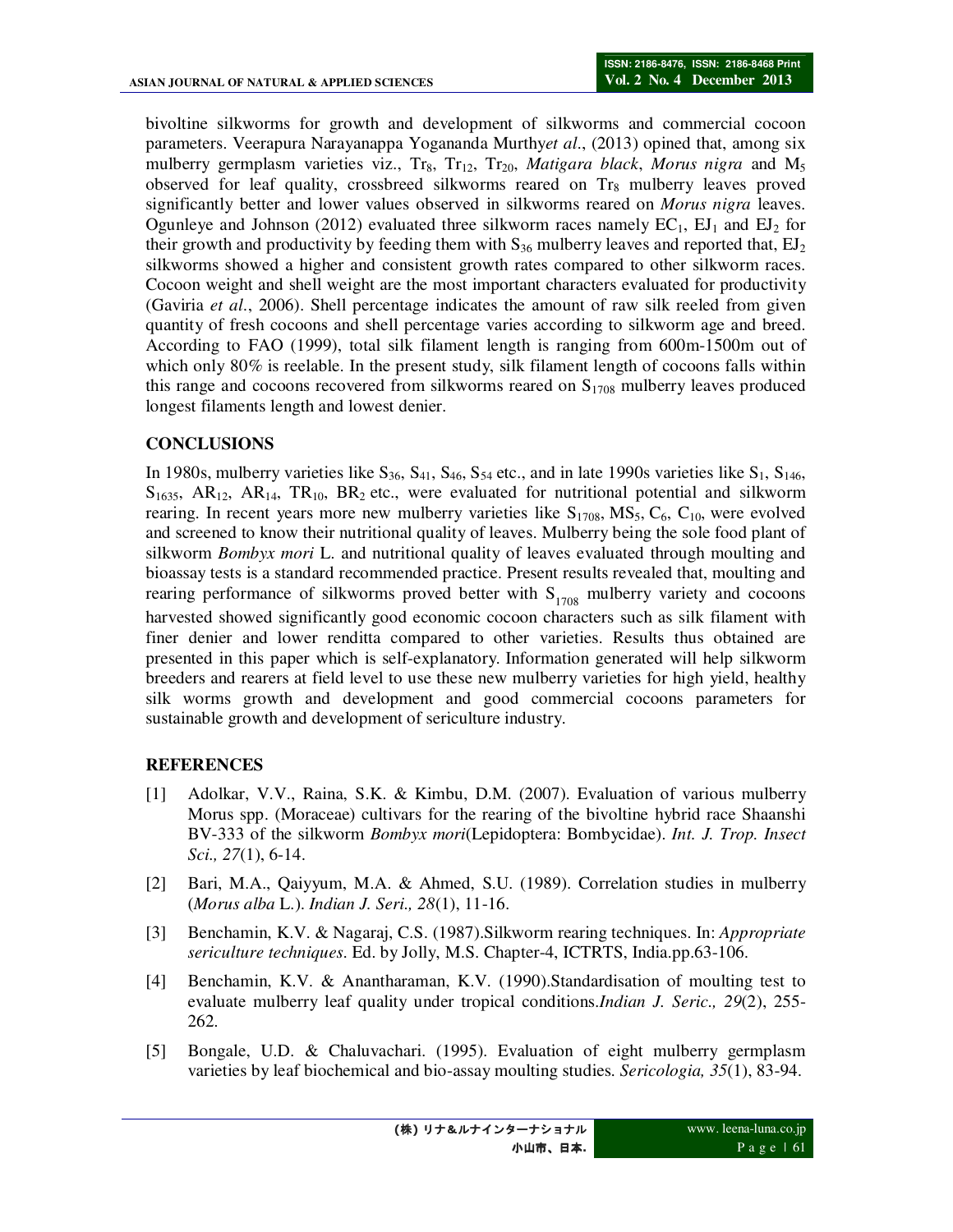- [6] Bongale, U.D., Chaluvachari, Mallikarjunappa, R.S., Narahari Rao, B.V., Anantharaman, M.N. & Dandin, S.B. (1997). Leaf nutritive quality associated with maturity levels in fourteen important varieties of mulberry (*Morus* spp.). *Sericologia, 37*(1), 71-81.
- [7] Chakravorty, R. & Borgohain, P.N. (2000).Identification of an improved mulberry variety suitable for north eastern part of India.*Indian J. Seric., 39*(1), 74-75.
- [8] Chaluvachari & Bongale, U.D. (1996). Bioassay moulting response of silkworm *Bombyx mori* L. in relation to leaf nutritive constituents in mulberry (*Morus* spp.) genotypes.*Indian J. Seric., 35*(2), 160-162.
- [9] Changalarayappa & Chinnaswamy, K.P. (1999). Influence of mulberry varietal feeding sequences on growth and development of silkworm (*Bombyx mori* L.) breeds. *Proc*. *Natl*. *Semi*.*Tropical Seric*., India. pp. 204-205.
- [10] Das, B.C. & Sikdar, A.K. (1970). Evaluation of some improved strains of mulberry by feeding experiment. *Indian J. Seric., 9*(1), 26-30.
- [11] Das, P.K. & Vijayaraghavan. (1990). Studies on the effect of different mulberry varieties and seasons on the larval development and cocoon characters of silkworm *Bombyx mori*L. *Indian J. Seric., 29*(1), 44-53.
- [12] Dar, H.U., Singh, T.P. & Das, B.C. (1988).Evaluation of mulberry varieties by feeding to *Bombyx mori*.*Indian J. Seric., 27*(1), 16-22.
- [13] FAO, (1999).Silk reeling and testing manual, Agricultural Services.*Bulletin No.136*. Rome, Italy. pp. 65-75.
- [14] Fotadar, R.K., Ahsan, M.M., Dhar, K.L. & Bhakuni, B.S. (1989).Evaluation and utilization of genetic variability in mulberry.*Indian J. Seric., 28*(2), 150-158.
- [15] Gaviria Dae, Aguilar, H.J., Serrano & Alegria, A.H. (2006). DNA fingerprinting using AFLP markers to search for makers associated with yield attributes in the silkworm *Bombyx mori*. *J. Insect Sci.*, 6, 1-10.
- [16] Gangwar, S.K. (2010). Impact of varietal feeding of eight Mulberry varieties on *Bombyx mori* L. *Agric. Biol. J*. *N*. *America, 1*(3), 350-354.
- [17] Giridhar, K. & Reddy, N.S. (1991). Effective rate of rearing in bivoltine silkworm *Bombyx mori*breeds on different mulberry *Morus*spp. varieties. *Indian J. Seric., 30*(1), 88-90.
- [18] Govindan, R., Magadum, S.B., Bhemanna, C. & Narayanaswamy, T.K. (1987). Influence of mulberry varieties on cocoon weight, ovariole length, ovariole egg number and fecundity in silkworm *Bombyx mori* L. *Sericologia, 27*(1), 25-30.
- [19] Iwanari, Y. & Ohno, Y. (1969). Rearing experiments of silkworms on the artificial diets composed mainly of the mulberry leaf powder harvested on the late autumnal and thereafter season. *J*. *Seric*. *Sci*. *Japan*, 38, 307-315.
- [20] Krishnaswami, S. Roy, D. & Mukherjee, S.K. (1970a).Yield and nutritive value of mulberry leaves as influenced by planting system, spacing and frequency of pruning.*Indian J. Seric., 9*(1), 38-42.
- [21] Krishnaswami, S., Noamani, K.R. & Asan, M. (1970b). Studies on the quality of mulberry leaves and silkworm cocoon crop production, Part I, Quality difference due to varieties. *Indian J. Seric., 9*(1), 87-93.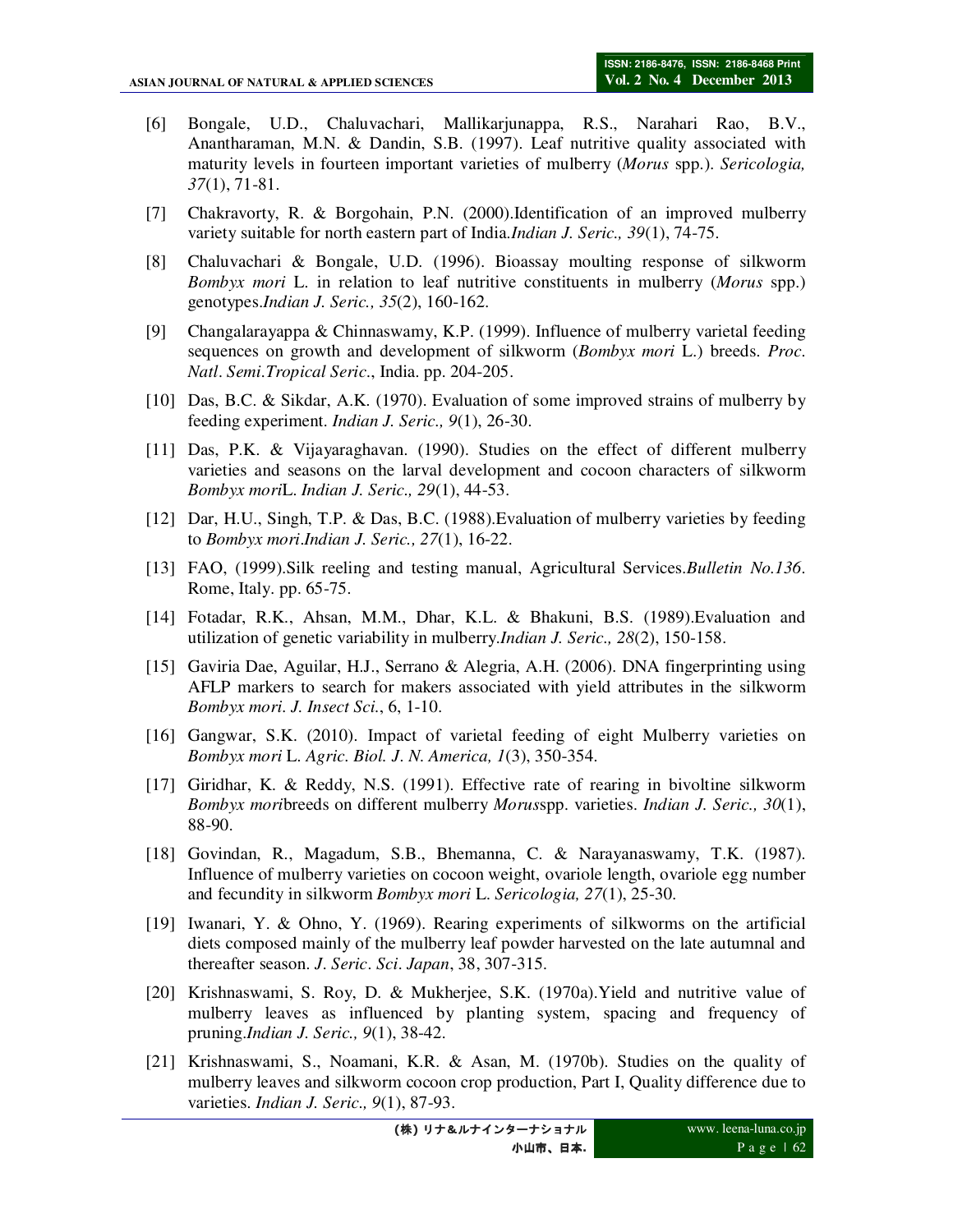- [22] Krishnaswami, S., Kumararaj, S., Vijayaraghavan, K. & Kasiviswanathan, K. (1971). Silkworm feeding trials for evaluating the quality of mulberry leaves as influenced by variety, spacing and nitrogen fertilization. *Indian J. Seric.*, 10, 79-90.
- [23] Krishnaswami, S. (1990).Improved method of rearing young age (chawki) silkworms.*Bulletin No.2,* CSB, India. pp. 1-24.
- [24] Mallikarjunappa, R.S., Venkateshaiah, H.V., Bongale, U.D., Chandrakala, M.V. & Chaluvachari. (2000). Evaluation of improved mulberry genotypes for production of leaf suitable for young age silkworm rearing, with annual 12 leaf harvest schedule. *Indian J. Seric., 39*(2), 122-126.
- [25] Matsumara. (1951). On the functional difference of digestive amylase of different strains of the silkworm *Bombyx mori* L. *Bull. Seric. Exp. Sta. Japan*, 13, 513-519.
- [26] Mishra, R.K., Choudhury, P.C., Mathur, V.B. & Ghosh, A. (1996). Studies on the development of package of cultivation for mulberry garden exclusively for young age silkworm rearing. *Indian J. Seric.*, 35, 10-18.
- [27] Nagaraju, J. (2002). Application of genetic principles in improving silk production.*Current Science, 83*(4), 409-415.
- [28] Ogunleye, R.F. & Johnson, O. (2012). Determination and comparison of performance and production properties in three strains of silkworm *Bombyx mori*L fed with a variety of mulberry plant. *Int*. *Res*. *J*. *Biotech., 3*(5), 76-80.
- [29] Opender Koul, Tikku, K., Saxena, B.P. & Atal, C.K. (1979). Growth and silk production in *Bombyx mori* L. fed on three different varieties of mulberry. *Indian J.Seric., 18*(1),1-5.
- [30] Paul, D.C. Rao, G.S. & Deb, D.C. (1992). Impact of dietary moisture on nutritional indices and growth of *Bombyx mori*and concomitant larval duration.*J*. *Insect Physiol., 38*(3), 229-235.
- [31] Purohit, K.M. & Pavankumar, T. (1996). Influence of various agronomical practices in India on the leaf quality in mulberry, A review. *Sericologia, 36*(1), 27-39.
- [32] Rachotaiah, M., Narahari Rao, B.V., Prabhuraj, D.K. & Dandin, S.B. (2000). Status of biochemical constituents in four mulberry varieties grown under rainfed condition and their effect on silkworm *Bombyx mori* L.*Natl*. *Semi*.*Stra*.*Seri*. *Res*. *Devpt*.*New Millennium*, India.pp. 41.
- [33] Rahman, M.S., Doss, S.G., Vijayan, K. & Roy, B.N. (1999).Performance of the mulberry variety S1635 under three systems of planting in West Bengal.*Indian J. Seric., 38*(2), 165-167.
- [34] Ravikumar, C. (1988). Western ghat as a bivoltine region prospects, challenges and strategies for its development. *Indian Silk, 26*(9), 39-54.
- [35] Saratchandra, B., Rajanna, L., Philomena, K.L., Paramesha, C., Ramesh, S.P., Jayappa, T. & Sabitha, M.G. (1992).An evaluation of elite mulberry varieties for yield and quality through bioassay. *Sericologia, 32*(1), 127-134.
- [36] Santoshagowda V Patil.(2002). Evaluation of promising genotype  $S_{1635}$  under irrigated conditions. *Indian Silk, 41*(2), 7-9.